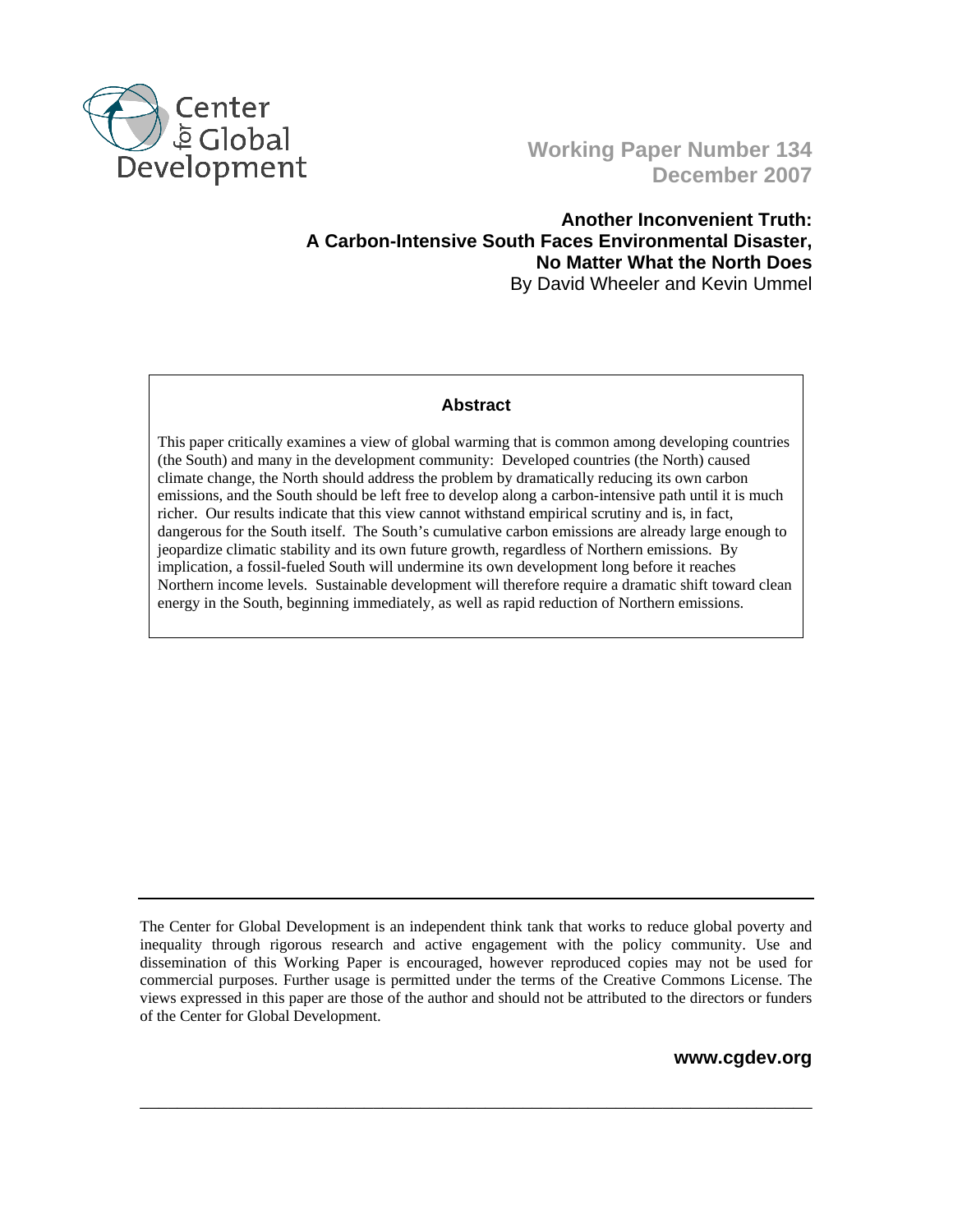

# **Another Inconvenient Truth: A Carbon-Intensive South Faces Environmental Disaster, No Matter What the North Does**

**David Wheeler Kevin Ummel** 

**Center for Global Development December, 2007** 

Our thanks to Ken Chomitz, Kirk Hamilton, Nancy Birdsall, Kaysie Brown, Dennis de Tray, Ruth Levine, Lawrence MacDonald, Rachel Nugent, Mead Over, David Roodman, Vijaya Ramachandran and Arvind Subramanian for useful comments and suggestions. The authors are responsible for any remaining errors of fact or interpretation.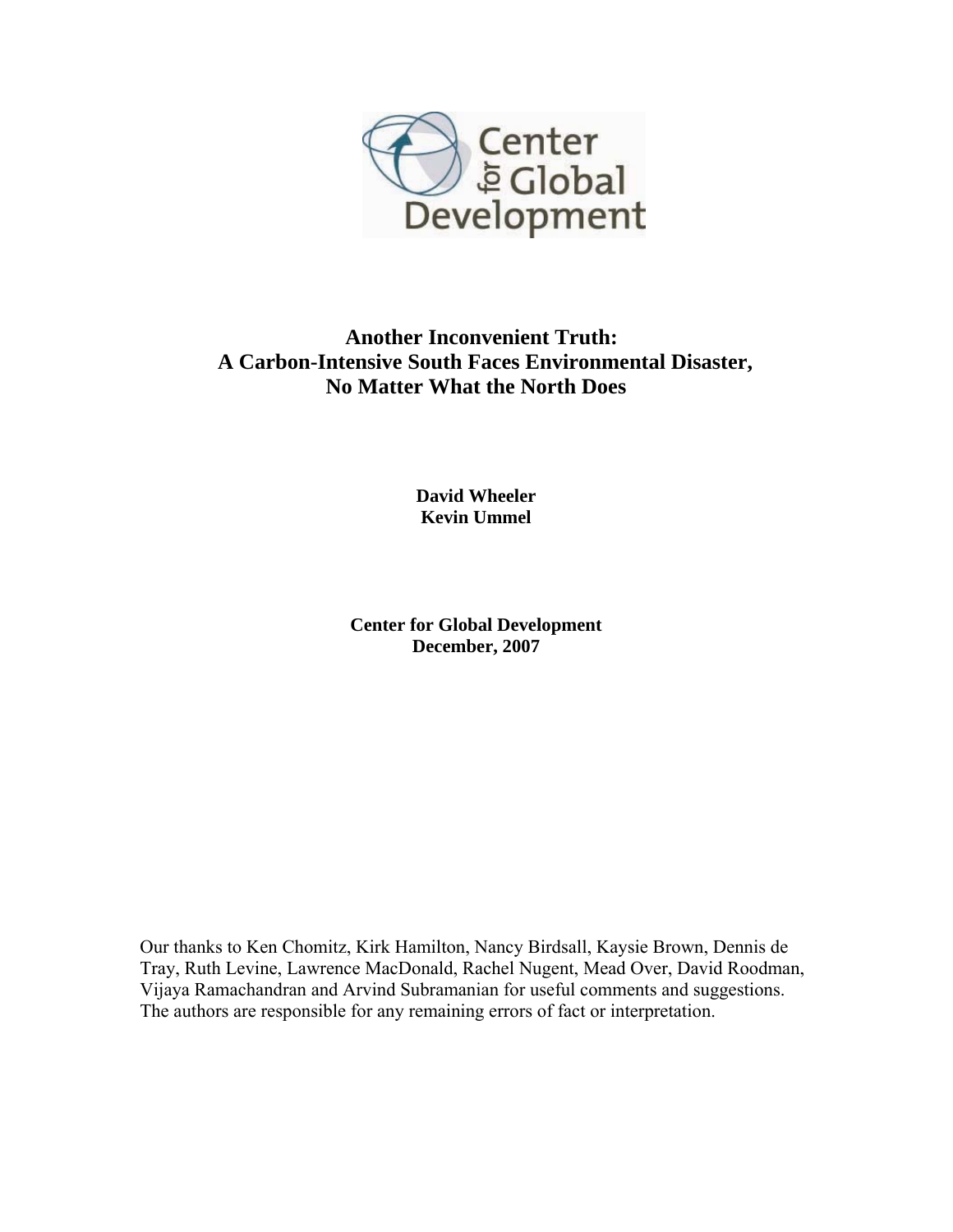### **1. Introduction**

 $\overline{a}$ 

The world community now views global warming as a major threat, with particularly dire implications for developing countries (IPCC, 2007). A common Southern view of this problem was expressed in a recent Security Council address by India's UN Ambassador, who *"… told the developed nations that the main responsibility for taking action to lessen the threat of climate change rests with them …, while efforts to impose greenhouse gas commitments on developing nations would 'simply adversely impact' their prospects of growth."*[1](#page-2-0) Although this view commands near-universal support in the South, it remains largely an article of faith. If the South begins aggressive mitigation now, will it actually damage its own growth prospects? Or will such mitigation improve those prospects by significantly reducing the impact of global warming on the South itself?

A lot hinges on these questions, so an empirical test of the conventional wisdom seems warranted. In this paper, we attempt to provide an unambiguous answer by isolating the Southern experience for analysis. Using newly-available emissions data for the period 1850 to 2005, we re-estimate and verify a standard carbon-cycle model that relates cumulative carbon dioxide emissions to the atmospheric concentration of  $CO<sub>2</sub>$ . We calculate separate historical emissions paths for the North and South, and extend them into the near future using the most recent scenarios from the Intergovernmental Panel on Climate Change (IPCC). Applying the carbon-cycle model to the two regional emissions paths, we compute separate paths of atmospheric  $CO<sub>2</sub>$  concentration

<span id="page-2-0"></span><sup>&</sup>lt;sup>1</sup> Press Trust of India/Factiva, April 20, 2007. In fact, the Ambassador was paraphrasing the original "understandings" in the Kyoto Protocol: (1) The largest share of historical and current global emissions of greenhouse gases has originated in the North; (2) Per capita emissions in the South are still relatively low; (3) The share of global emissions originating in the South will grow to meet its social and development needs.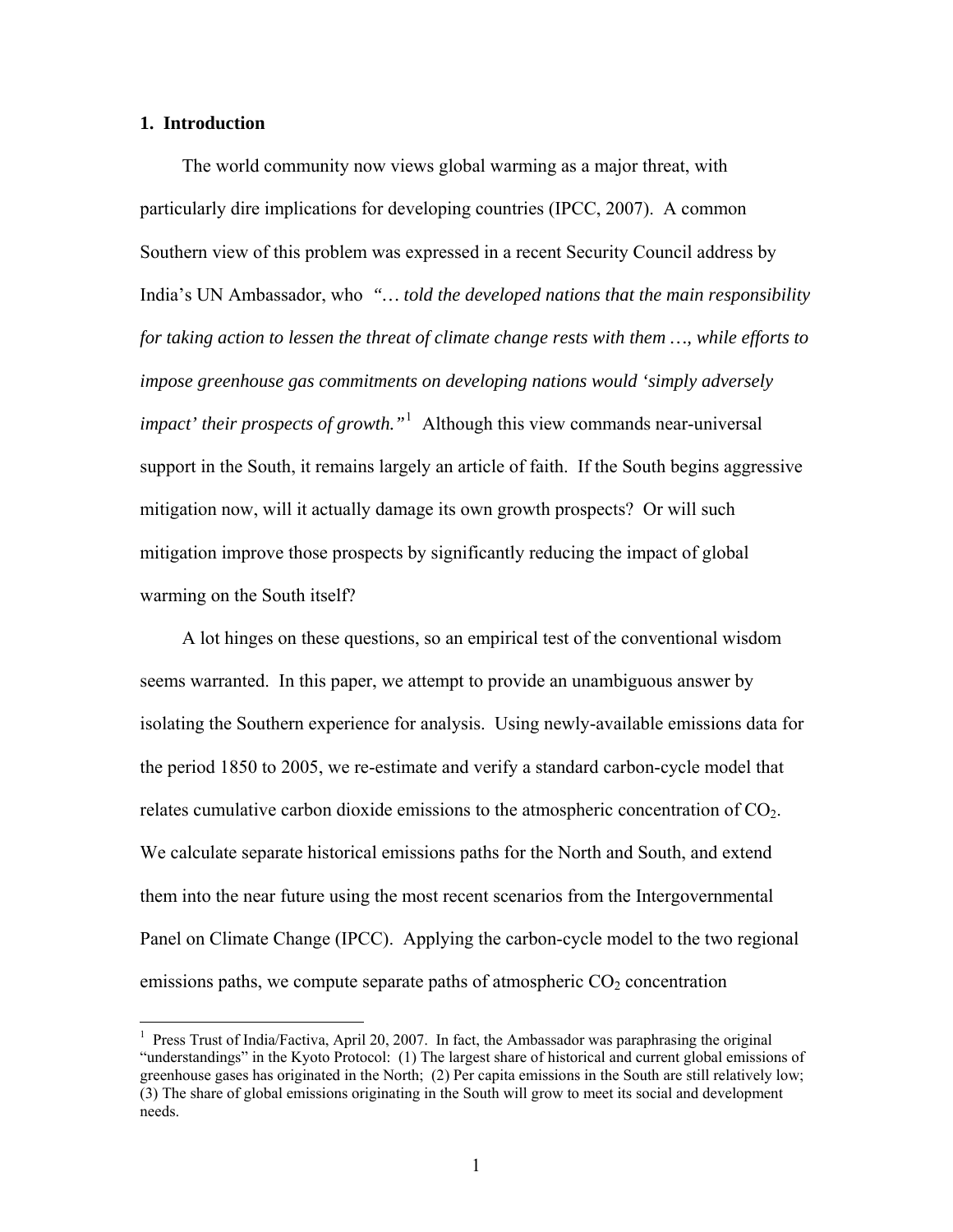attributable to the North and South. Then we compare the Southern concentration path to the global path that has provoked alarm about global warming.

This experiment enables us to test the view, implicit in the Indian Ambassador's statement, that the isolated Southern concentration path lags so far behind the global path that the South can defer worrying about its own emissions until it is much richer. Does the evidence support this view? If the answer is yes, then the South should indeed defer costly mitigation and a double burden should fall on the North: It should reduce emissions rapidly and compensate any mitigation undertaken by the South. If the answer is no, on the other hand, the converse is true: Southern emissions are, by themselves, sufficient to damage Southern growth prospects. In this case, the South's interest dictates immediate action to reduce its own emissions, whatever the North has done or will choose to do in the future.

The remainder of the paper is organized as follows. Section 2 introduces and empirically verifies the IPCC's Bern carbon-cycle model, using new emissions data for 1850-2005 and atmospheric  $CO_2$  concentration data for 1744-2007. Section 3 calculates historical emissions paths for the North and South, and extends them using an IPCC scenario that assumes rapid development in the South with no targeted mitigation of carbon emissions. In Section 4, we apply the Bern model to regional emissions, generate separate atmospheric concentration paths for the North and South, and compare the Southern path to the historical global path. Section 5 summarizes our findings and concludes the paper.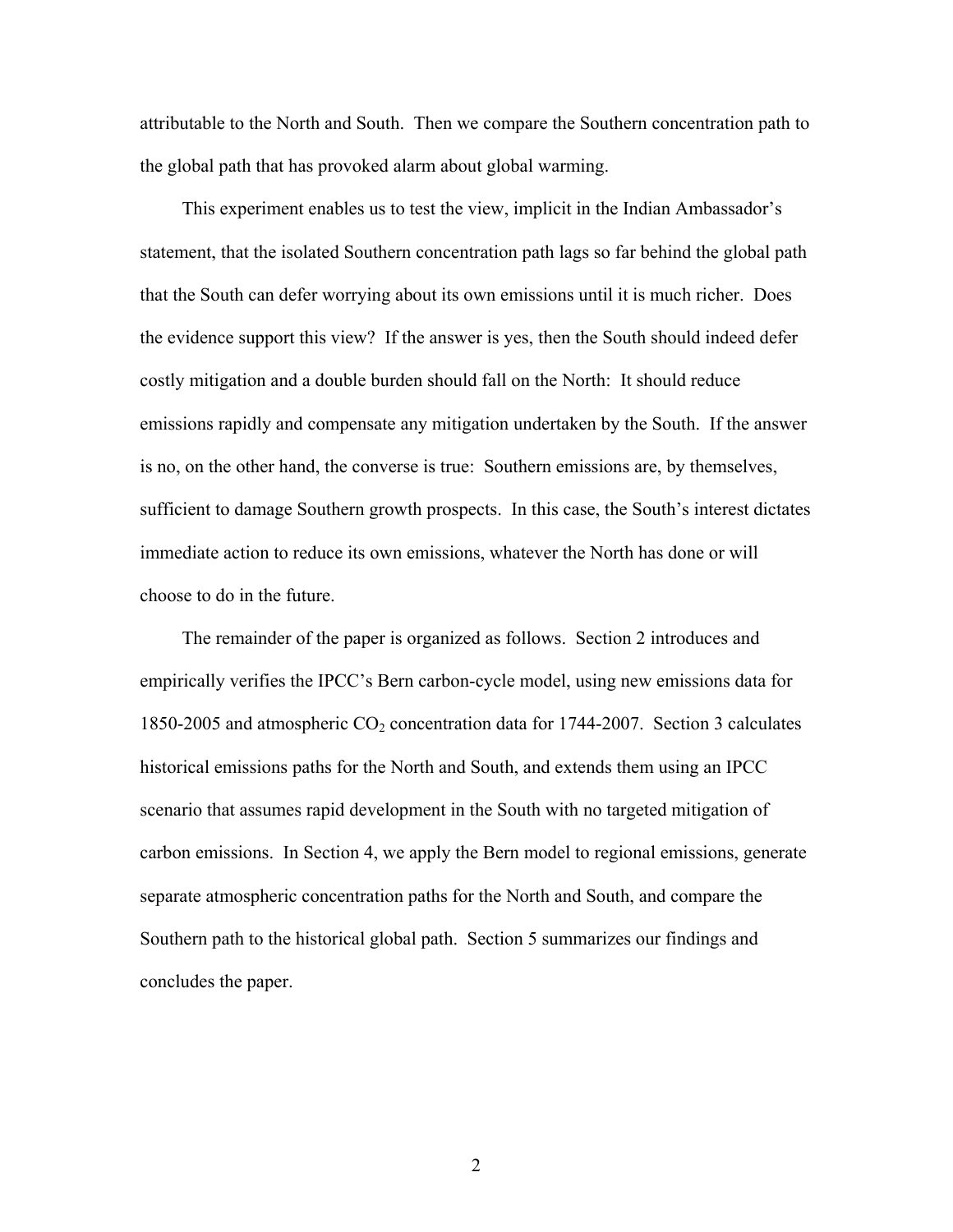#### 2. Global Emissions and the Atmospheric CO<sub>2</sub> Concentration, 1850-2005

The atmospheric concentration of  $CO<sub>2</sub>$  is determined by the pre-industrial concentration, plus cumulative emissions from human activity, minus terrestrial and marine re-absorption of emitted carbon. From an online database maintained by the World Resources Institute (WRI), we draw estimates of annual  $CO<sub>2</sub>$  emissions from combustion of solid, liquid and gaseous fuels, cement manufacturing, and gas flaring. The WRI data cover the period 1850-[2](#page-4-0)002 for 185 countries.<sup>2</sup> For  $CO_2$  emissions from land-use change, we draw on newly-released regional data from Houghton (2007) for the period 1850-2005. Combining the WRI and Houghton databases, we calculate cumulative anthropogenic  $CO<sub>2</sub>$  in the atmosphere using an approximation to the standard Bern carbon-cycle model (Siegenthaler and Joos, 1992; Shaffer and Sarmiento, 1995):<sup>[3](#page-4-1)</sup>

(1) 
$$
\rho_C(T) = K_C \sum_{t_0}^{T} E_C(t) \left[ f_0 + \sum_{S=1}^{n} f_S \cdot e^{-\frac{\left[ - \frac{T - t}{\tau_S} \right]}{\tau_S}} \right]
$$

 $T =$  Observation year for atmospheric  $CO<sub>2</sub>$  concentration

 $\rho$  = Atmospheric concentration of CO<sub>2</sub> in year T

 $K_C$  = A physical constant<sup>[4](#page-4-2)</sup>

 $E_C$  = Anthropogenic carbon emitted in year t

 $\tau_s$  = Exponential time decay factor for carbon sink S

 $f_0$  = Constant fraction

 $f<sub>S</sub>$  = Fractional weight associated with exponential time decay factor S

 $\overline{a}$ 

<span id="page-4-0"></span><sup>&</sup>lt;sup>2</sup> WRI uses  $CO_2$ -equivalent values computed from emissions of elemental carbon. The database accounts for emissions from combustion of solid, liquid, and gaseous fuels since 1900, the manufacture of cement since 1928, and gas flaring since 1980. The data are available online at [http://earthtrends.wri.org/searchable\\_db/index.php?theme=3,](http://earthtrends.wri.org/searchable_db/index.php?theme=3) with detailed descriptions of assumptions and

sources.

<span id="page-4-1"></span><sup>&</sup>lt;sup>3</sup> For a more detailed exposition of the Bern model, see <http://unfccc.int/resource/brazil/carbon.html>. Both the WRI and Houghton data have non-zero anthropogenic emissions in the first observation year, 1850, implying an earlier year for zero emissions. This is also implied by an increase in the atmospheric  $CO<sub>2</sub>$ concentration from 276.8 ppm in 1744 (the first observation year in the WRI database) to 288.2 ppm in 1854 Accordingly, we set the zero year for emissions at 1744 and interpolate to 1850 for WRI and Houghton emissions from the North and South separately. Calculation of cumulative emissions in equation (1) therefore uses 1744 as the base year.

<span id="page-4-2"></span> $4 \overline{A}$  Approximately 0.47 ppm (parts per million volume)/GtC (gigaton of carbon) in the scientific literature. We verify this empirically using the regressions reported in Table 1.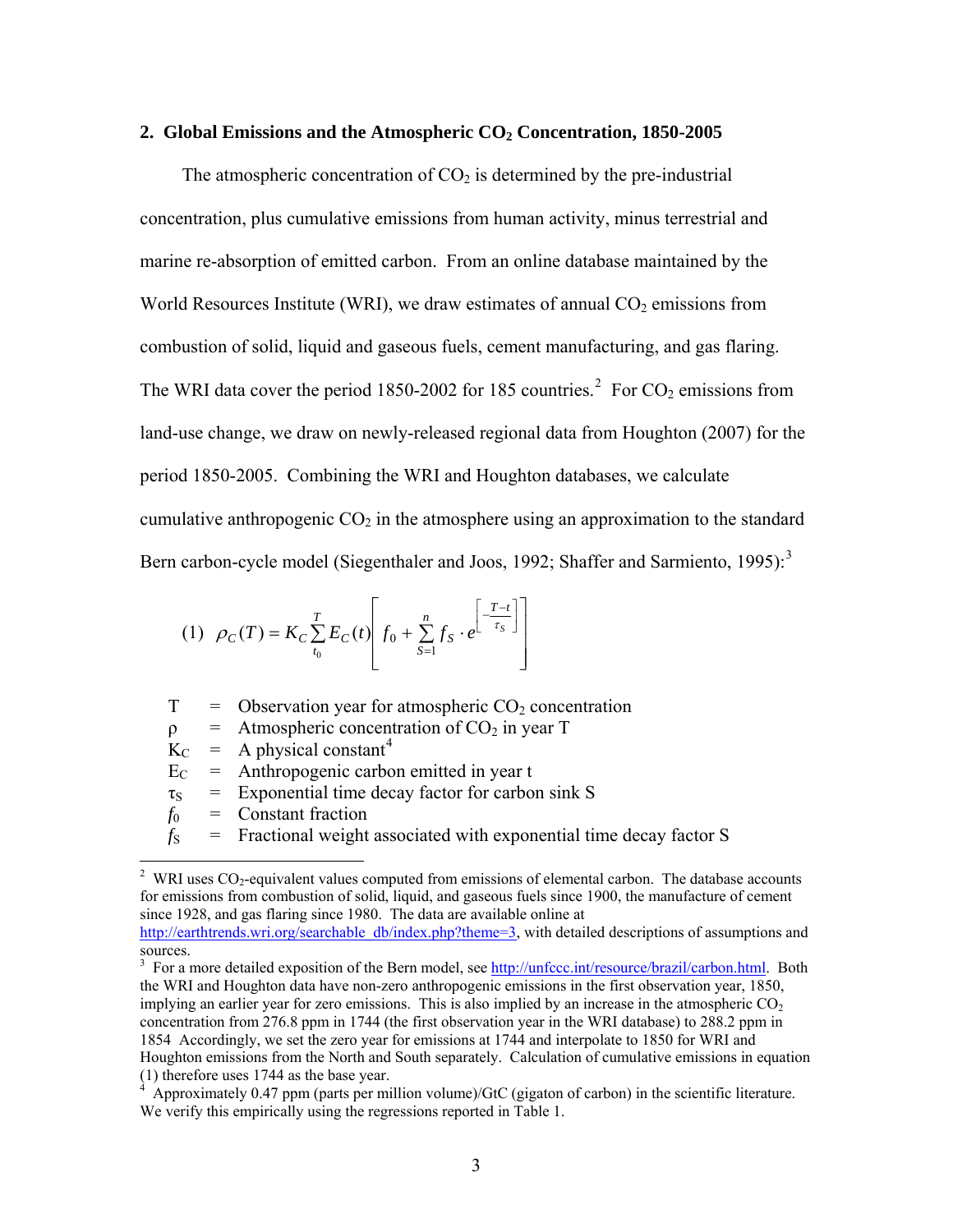The Bern model accounts for the intertemporal distribution of emissions among three reservoirs: the atmosphere, ocean and land biosphere. After a ton of anthropogenic carbon is emitted, it begins a long re-absorption process that the model captures with fractionally-weighted exponential decay factors corresponding to known absorption rates in different carbon sinks.<sup>[5](#page-5-0)</sup> We apply this model year-by-year to build our time series of anthropogenic  $CO<sub>2</sub>$  remaining in the atmosphere. Figure 1 illustrates an application of the model to one ton of carbon emitted in 1850. Decay is relatively rapid during the first forty years, with about 40% remaining in the atmosphere in 1890. However, rapid decline in the re-absorption rate leaves 25% of the original ton in the atmosphere in 2010.

We use atmospheric  $CO<sub>2</sub>$  concentration measurements for the period 1744-2007 to verify that  $K<sub>C</sub>$  (equation 1) for our dataset is close to the value used in standard applications of the Bern model. We combine observations from the Siple Ice Core (1744-1953 (Neftel, et al., 1994)) and the Mauna Loa Observatory, Hawaii (1959-2007 (Keeling, et al., 2007)). Figure 2 displays the time path of the  $CO<sub>2</sub>$  concentration since 1744.

Figure 3 displays the relationship between the atmospheric  $CO<sub>2</sub>$  concentration and our estimate of cumulative atmospheric  $CO<sub>2</sub>$  using the Bern model. The scatter shows an extremely close relationship between the two variables, which is confirmed by the strong regression results in Table 1. Since we are interested in comparing our estimate of  $K_C$ with the value cited in the literature (.47 ppm/Gt carbon), we convert cumulative  $CO<sub>2</sub>$  to cumulative carbon using the standard conversion factor. $6$  The results in column (1) span the period 1744-2002, with gaps for early-period concentration data that are indicated in

 $\overline{a}$ 

<span id="page-5-0"></span> $<sup>5</sup>$  The Bern model incorporates three carbon sinks, using the following parameters for equation (1):</sup>

E<sub>C</sub> 280, K<sub>C</sub> 0.47, *f*<sub>0</sub> 0.152, *f*<sub>1</sub> 0.253, *f*<sub>2</sub> 0.279, *f*<sub>3</sub> 0.316, τ<sub>1</sub> 171.0 years, τ<sub>2</sub> 18.0 years, τ<sub>3</sub> 2.57 years.

<span id="page-5-1"></span> $6$  1 ton carbon = 3.664 tons CO<sub>2</sub>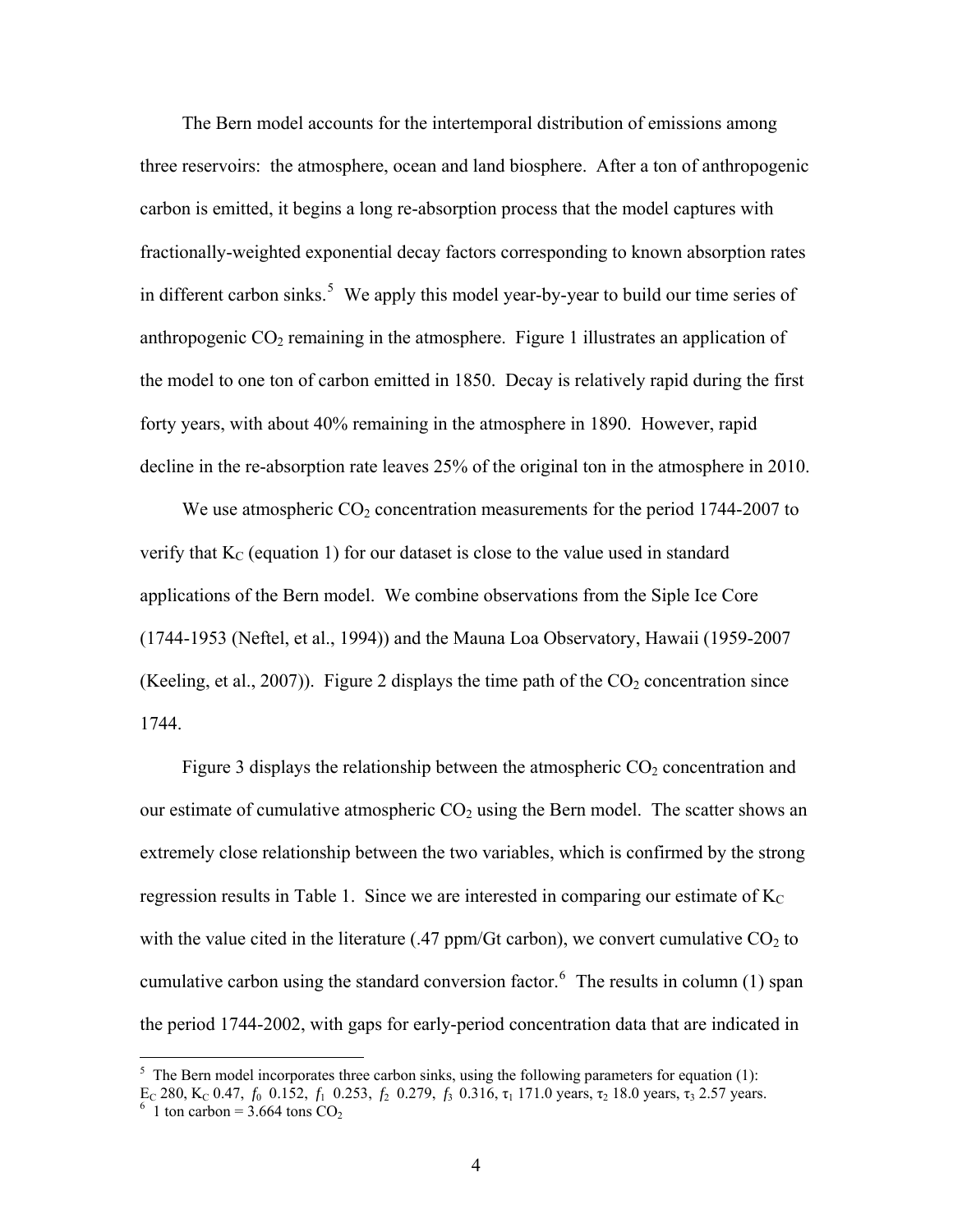Figure 3. Regression statistics are extremely robust, with an  $R^2$  of .998 and huge tstatistics for the estimated parameters. Columns  $(2) - (3)$  report equally-robust regression fits for the period 1959-2002, which has no data gaps. All three regressions – two using OLS, one using the Prais-Winsten first-order autocorrelation correction (AR1) -- yield equivalent results: Since 1744, the atmospheric  $CO<sub>2</sub>$  concentration has risen .46-.48 ppm per incremental gigaton (one billion tons) of emitted carbon, from a pre-industrial concentration of about 277 ppm. These results are very close to the scientific parameters used in standard applications of the Bern model, and our estimates may differ slightly because we are using the most recent data. For the period 1744-2002, cumulating anthropogenic carbon raised the atmospheric  $CO<sub>2</sub>$  concentration by 36% (from 277 to 376 ppm $)^{7}$  $)^{7}$  $)^{7}$ 

#### **3. Emissions in the South and North**

We separate countries into the North and South, using regional identifiers in Houghton's dataset and the IPCC's most recent projection scenarios.<sup>[8](#page-6-1)</sup> The North comprises Europe (including Turkey), the Former Soviet Union (FSU), North America, Japan, Australia and New Zealand. The South comprises Asia (excluding Japan and the FSU), Africa, the Middle East, Latin America, the Caribbean and the Pacific islands.

Figure 4 displays cumulative atmospheric  $CO<sub>2</sub>$  in the two regions, separated into components from WRI (fossil fuels, cement, flaring – principally fossil fuels) and Houghton (land-use change). All series have been computed from annual emissions, using our parameter estimates for the Bern model in column (1), Table 1. As Table 2

 $\overline{a}$ 

<span id="page-6-0"></span> $^7$  As of June 2007, rising cumulative emissions have increased the atmospheric CO<sub>2</sub> concentration to 387 ppm. It has not been possible to extend the estimation exercise to 2007, because WRI's data on emissions from fuels, cement and gas flaring terminate in 2002.

<span id="page-6-1"></span><sup>&</sup>lt;sup>8</sup> Both datasets use regional aggregates rather than countries.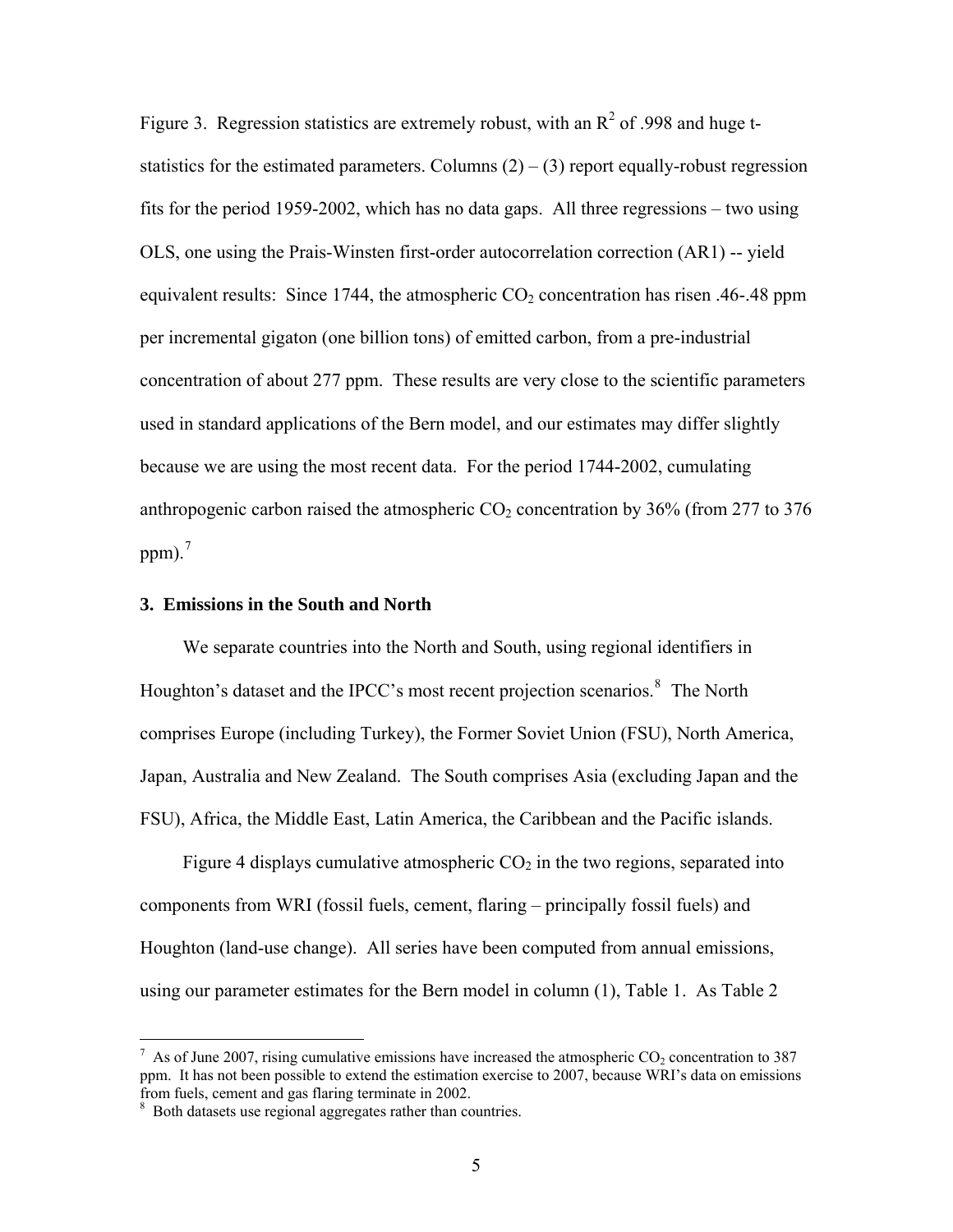shows, the North has dominated cumulative emissions from fossil fuel combustion. In 2000, cumulative atmospheric  $CO<sub>2</sub>$  measures from fossil fuel emissions in the North and South were 372 and 115 Gt (gigatons), respectively. For land-use change, the converse has been true: Extensive deforestation in the South raised its cumulative  $CO<sub>2</sub>$ contribution to 180 Gt by 2000, while reforestation in the North led to carbon reabsorption and a decline from a peak in the early 1960's to 58 Gt by 2000 . For fossil fuels and land-use change combined, cumulative  $CO<sub>2</sub>$  from the South in 2000 was almost 70% of cumulative  $CO<sub>2</sub>$  from the North: 295 Gt vs 430 Gt.

To project conditions in the near future, we compute annual  $CO<sub>2</sub>$  emissions for the North and South from the IPCC's A1F1 scenario (IPCC, 2001). This scenario reflects the current aspirations of many developing countries: rapid economic growth in a globalizing economy, low population growth, the rapid introduction of more efficient technologies, and an energy path, unconstrained by carbon emissions reductions, that is consistent with the current development strategies of countries with abundant domestic fossil fuel resources.<sup>[9](#page-7-0)</sup> The IPCC scenario projects from the historical data in our database, so it dovetails with our South/North historical series in 2002, the final observation year. Figure 5a displays annual emissions for the South and North, which are already diverging toward Southern dominance in 2007. By 2025, only 18 years from now, the South's annual emissions are around 32 Gt -- 32% higher than emissions from the North (21 Gt). We use the Bern model to calculate cumulative atmospheric  $CO<sub>2</sub>$ 

<span id="page-7-0"></span> $9$  We have performed the same exercise using the IPCC's A2 scenario, with results that are effectively identical for  $CO<sub>2</sub>$  emissions. Scenario A2 also features continued reliance on fossil energy resources but differs in other respects from A1F1: a more heterogeneous world economy, with more local self-reliance and preservation of local identities; non-convergent fertility patterns and high population growth; regionally-oriented economic development with per capita economic growth and technological change that are more fragmented and slower than in scenario A1F1.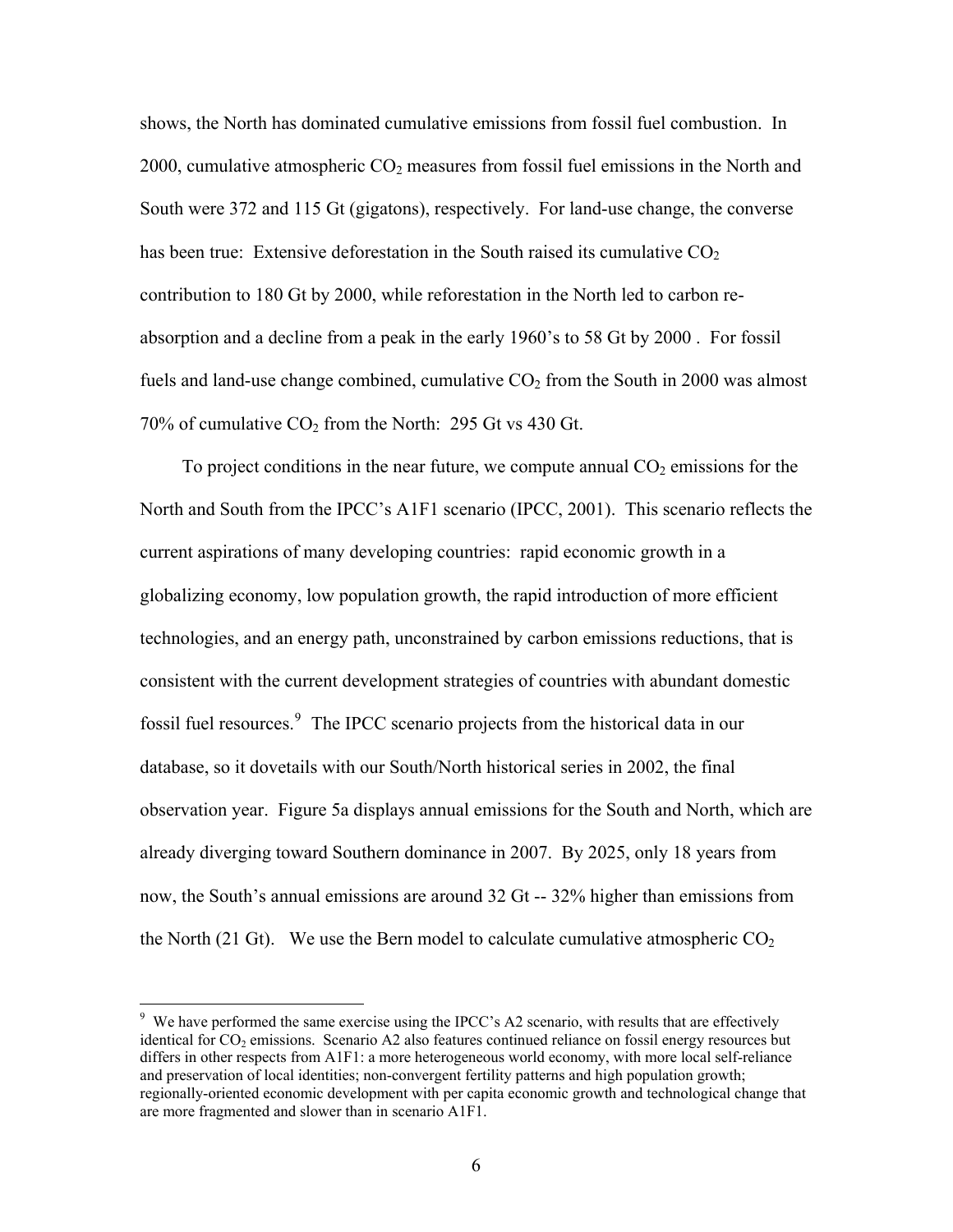from the two regions. Figure 5b displays the result: By 2025, cumulative  $CO<sub>2</sub>$  from the South is 91% of the North's (555 Gt vs 609 Gt), and the South takes the lead in about five more years.

## **4. Atmospheric Effects of Cumulative Emissions From the South Alone**

With separate cumulative emissions series for the North and South, we can use the regression results in column (1), Table 1 to compute the atmospheric  $CO<sub>2</sub>$  concentrations that are attributable to each region.<sup>[10](#page-8-0)</sup> In the Southern case, for example, the result is the pre-industrial  $CO<sub>2</sub>$  concentration, plus the increment that has been produced by cumulative emissions from the South alone. We believe that the model-based prediction for the South is extremely robust, for three reasons: Our regression results match the standard Bern model; they provide an excellent fit to the historical data ( $\mathbb{R}^2$  of .998, huge t-statistics); and, equally important, our predication for the South lies well within the range of the historical data used to fit the model. Southern cumulative  $CO<sub>2</sub>$  in 2025 remains lower than maximum global  $CO<sub>2</sub>$  in the regression sample (1744 – 2002).

Figure 6 provides an illuminating comparison between the historical global  $CO<sub>2</sub>$ concentration and the projected concentration attributable to the South alone. The South's isolated concentration in 2025 matches the measured global concentration in 1986 (350 ppm). By 1986, serious scientific concern about the greenhouse effect had already generated the crisis atmosphere that catalyzed the UN Conference on

<span id="page-8-0"></span><sup>&</sup>lt;sup>10</sup> We recognize that this attribution does not account for Southern emissions from activities that export to the North. Neither, however, does it account for Northern emissions from activities that export to the South. The balance is far from clear, and additional research on this problem would be useful.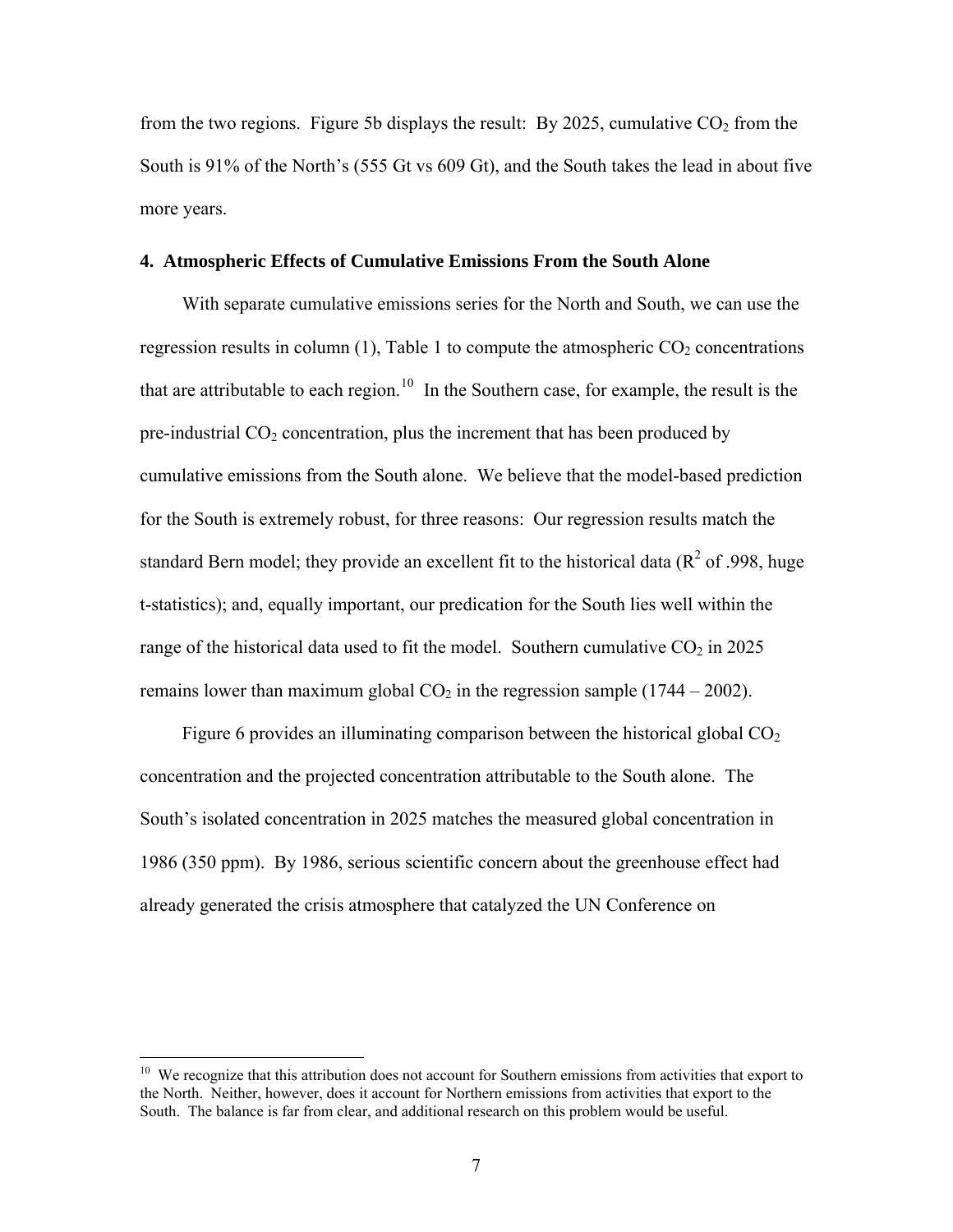Environment and Development in 1992.<sup>[11](#page-9-0)</sup> Figure 7 reveals the implication of the South's continued rapid development on the IPCC A1F1 track for the remainder of the century. *Here we should emphasize that Figure 7 displays the consequences of Southern development alone, with no historical or future contribution from the North.* By 2040, the South surpasses the current global concentration; by 2060, it surpasses the 450 ppm threshold that the IPCC associates with large, irreversible impacts on developing countries (IPCC, 2007). By the end of the century, the atmospheric concentration is nearing 600 ppm and the South has long since passed the extreme-danger threshold. It is important to bear in mind that these figures are, if anything, conservative. They do not include possible carbon cycle feedback effects – such as increased soil carbon respiration or diminished ocean absorption – as the Earth warms and the oceans acidify. Such processes would result in concentrations of atmospheric  $CO<sub>2</sub>$  even higher than reported here. The clear implication is that emissions from the South alone are more than enough to catalyze a climate crisis for the South.

#### **5. Summary and Conclusions**

 $\overline{a}$ 

In this paper we have mobilized the best available information for an empirical assessment of a common view in the South (and the North): Global warming is the responsibility of the North, the North should solve it, and the South should be left alone to develop. We have tested these propositions by isolating the Southern experience for analysis. Our results are sobering. Under a business as usual scenario, *cumulative*

<span id="page-9-0"></span><sup>&</sup>lt;sup>11</sup> Our estimate is conservative, because the actual global  $CO<sub>2</sub>$  concentration in 2007 (387 ppm) is significantly higher than the concentration of 382 predicted by our regression model (and the standard Bern model). This divergence implies one of two things: Either CO2 emissions since 2002 have grown faster than anticipated by the IPCC, or ocean and terrestrial  $CO<sub>2</sub>$  re-absorption rates have declined. By implication, the South will probably pass benchmark years earlier than projected in Figures 5-7. For further discussion of the recent divergence between actual and projected atmospheric concentrations, see Canadell, et al. (2007).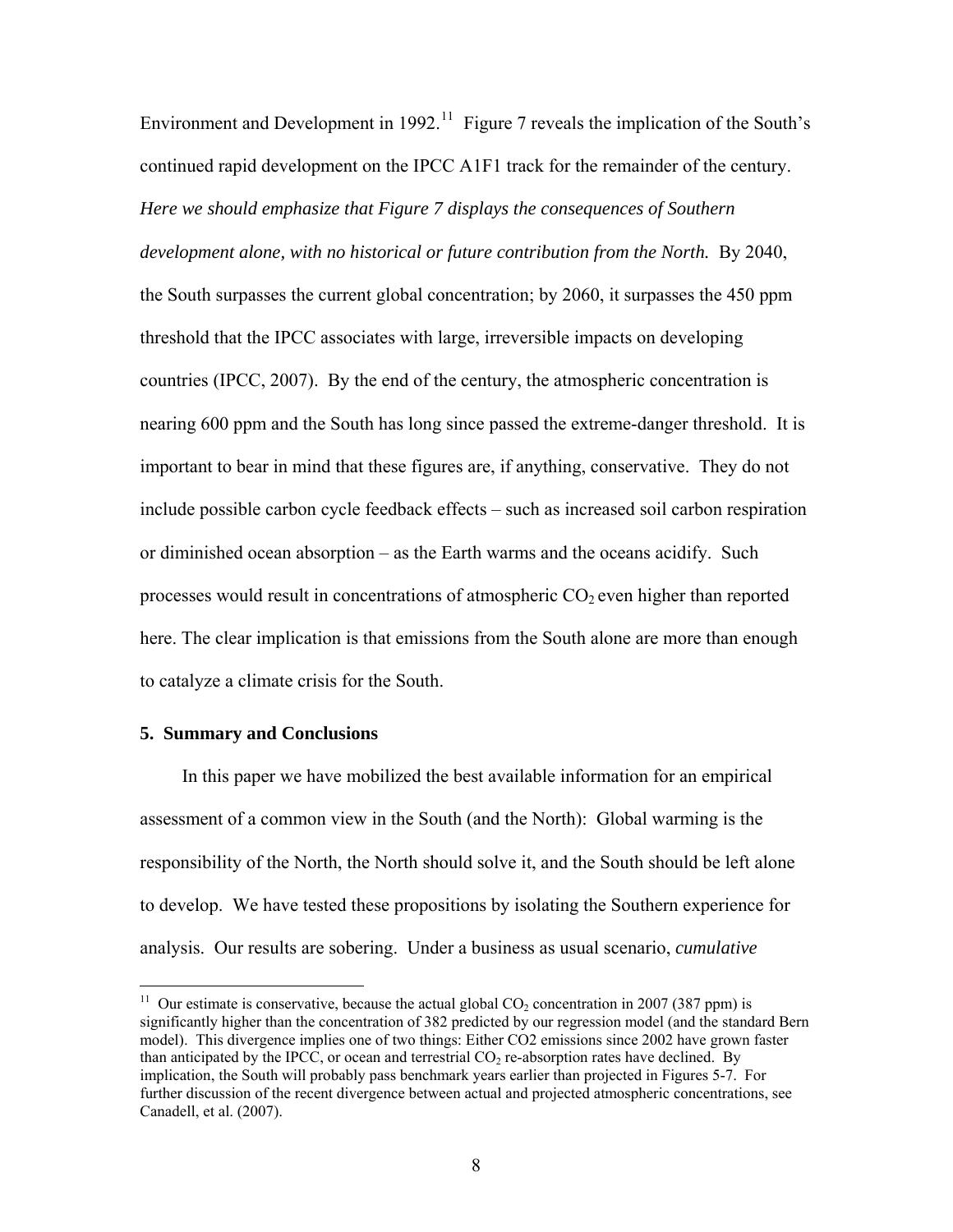*emissions* from the South will probably exceed those from the North soon after 2025. By that time, the atmospheric  $CO<sub>2</sub>$  concentration attributable to the South alone will match the global concentration that provoked a crisis and the UN Conference on Environment and Development in 1992. And things will get steadily worse for the South as the 21<sup>st</sup> century progresses.

Our results reveal the dangerous fallacy in the notion that the South can utilize carbon-intensive growth to dramatically increase incomes – a kind of last-minute, fossilfueled development push – before the onset of catastrophic climate change. The IPCC A1F1 scenario provides a useful illustration in this context, because it describes precisely such a development path: an economic boom in the South fueled by the continued use of cheap, carbon-based energy, coupled with slow population growth. In this scenario the South achieves rapid short-run development, but on a carbon-intensive path that virtually assures the crossing of critical climate thresholds, *even if there had never been any emissions from the North*. To reinforce the implication, it's worthwhile to pursue the counterfactual a bit further: By the 2030's, the scientists in an isolated South would observe unequivocal global warming, widespread glacial and polar melting, and a rising sea level. Out of necessity and self-interest, the South's governments would then replicate the recent global experience by convening to plan for a carbon-free future.

Unfortunately things are even more precarious for the South in the real world, which also confronts the North's legacy of fossil-fueled growth. If global emissions continue unabated, the resulting increases in temperatures and sea level, greater storm intensity, reduced agricultural productivity, and dwindling freshwater supplies will likely undermine the South's development long before it arrives at Northern income levels.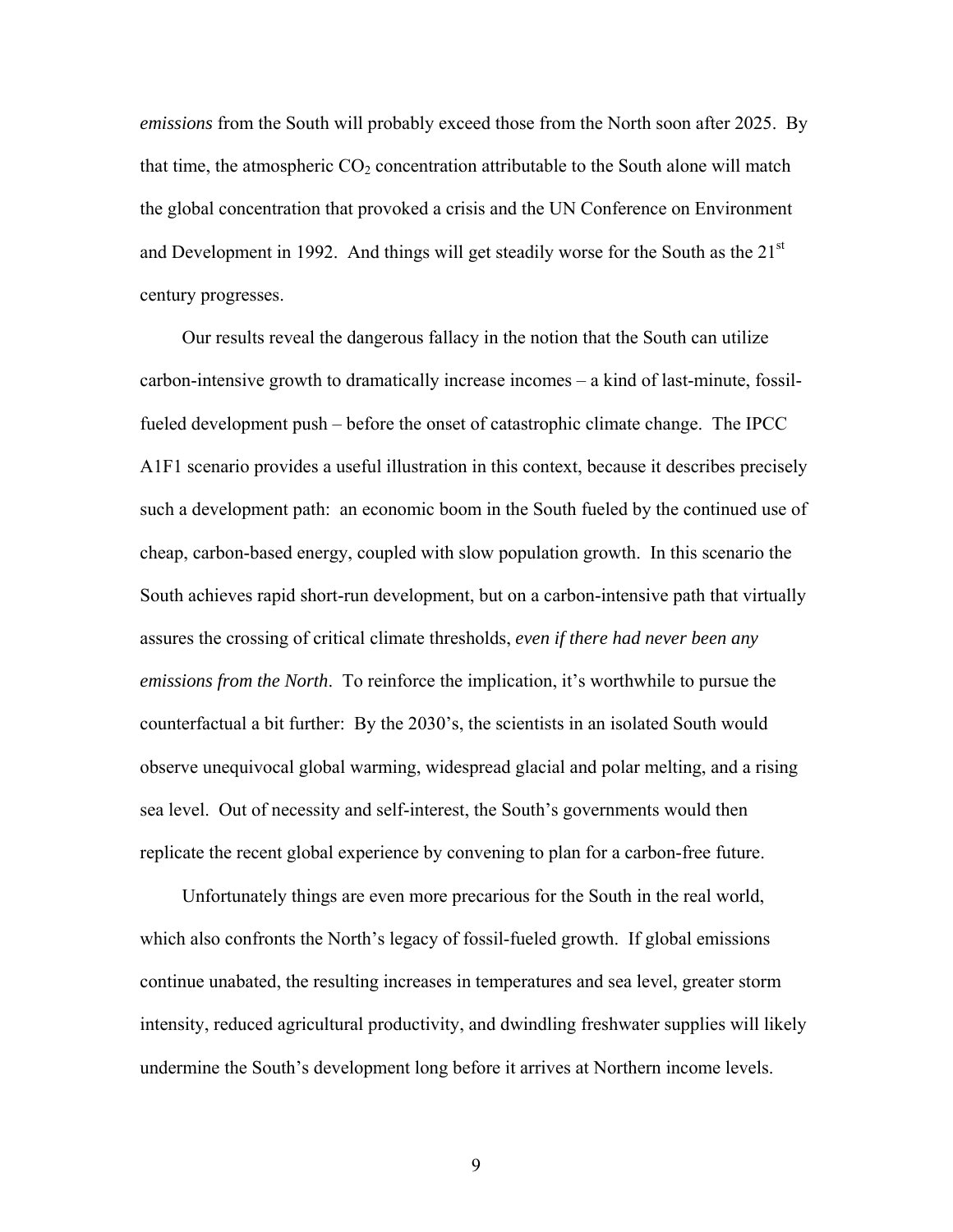But from the perspective of the South's own self-interest, focusing exclusively on the Northern sources of this problem is a dangerous distraction. As our results indicate, the South's own emissions have already moved it near the brink of rapid global warming. Cumulative emissions from the North have primarily served to shift fundamental and unavoidable Southern decisions about mitigation a few years closer to the present.

This conclusion is sufficiently startling that the mind gropes for an alternative to such injustice. Why should the South have fallen into this trap, when the North has somehow managed to avoid it? On reflection, the answer is obvious. The South's population is over four times greater than the North's, so it has been trapped by the sheer scale of its emissions at a much earlier stage of development. The South finds itself weighed down by a mass of humanity, as well as the energy technologies and fuels of an earlier age. The question is not *if* the South will commit to emissions reductions – under any scenario it eventually must for its own sake – but whether it will do so in time, and how the costs of the transition are to be shared.

We conclude that the conventional wisdom is dangerously misguided. The South cannot relegate mitigation to the North until it achieves prosperity. In fact, cumulative emissions from a carbon-intensive South have already reached levels that are dangerous for the South itself. They are more than sufficient to create a global climate crisis, even if the North eliminates all of its emissions immediately. So we face another inconvenient truth: A carbon-intensive South faces environmental disaster, no matter what the North does. For its own sake, the South must recognize this hard truth, accept the necessity of serious, costly mitigation, and immediately embark on a low-carbon development path.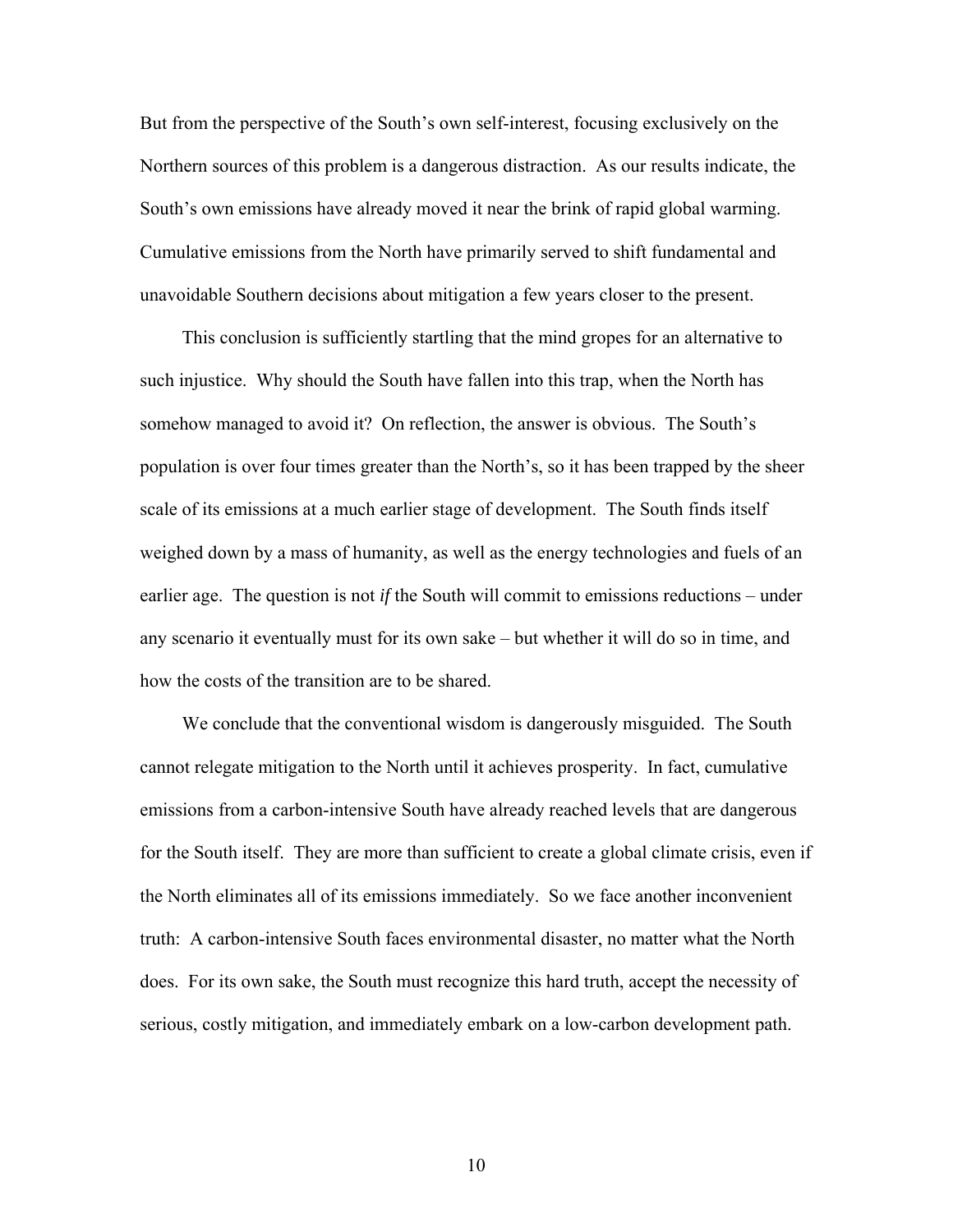The North must clearly do the same, while recognizing that its own survival requires an immediate, large-scale commitment to assisting emissions reductions in the South.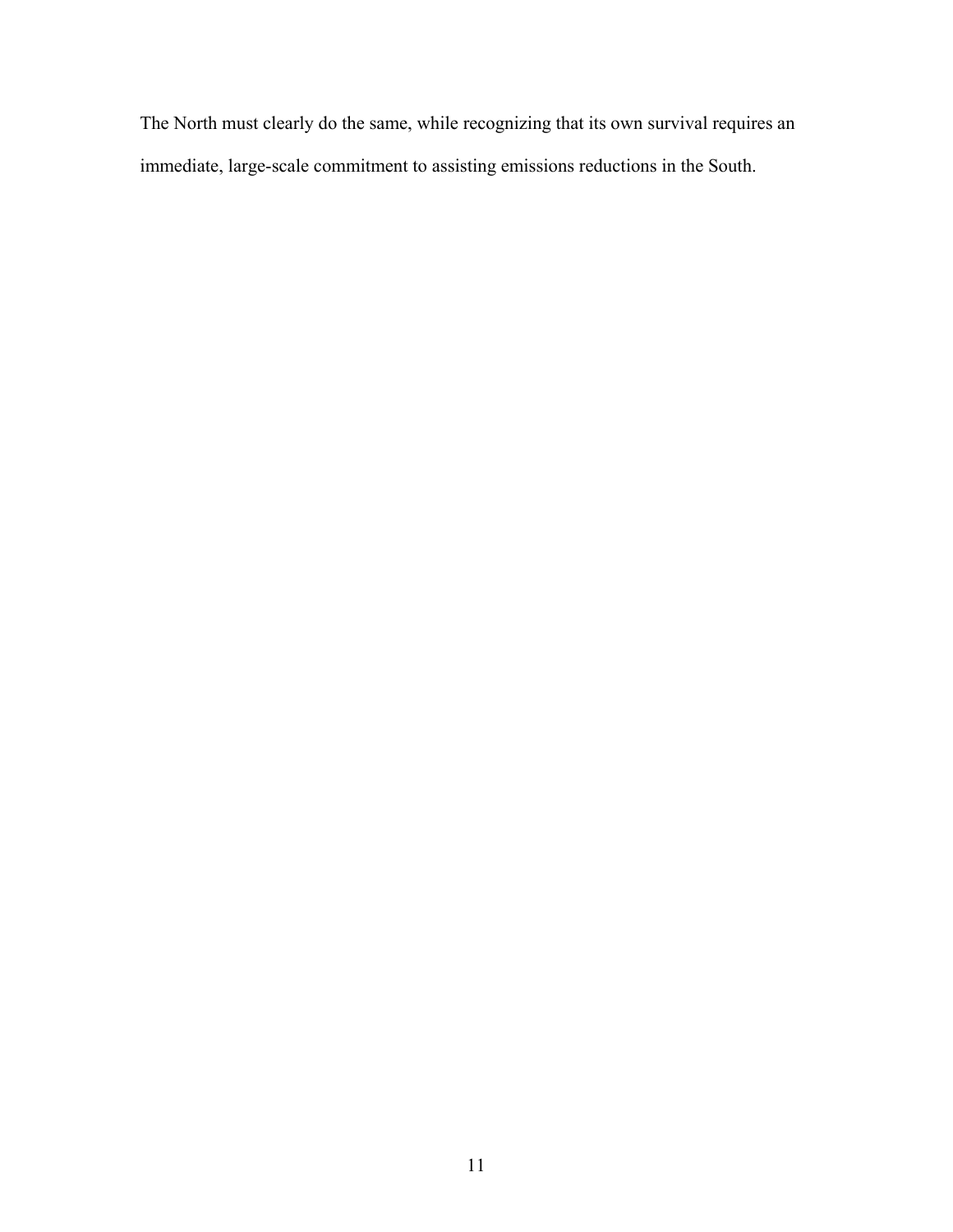References

Houghton, R.A. 2007. unpublished data, to be cited in Canadell, J.G., C. Le Quéré, M.R. Raupach, C.B. Field, E.T. Buitehuis, P. Ciais, T.J. Conway, R.A. Houghton, and G. Marland. 2007. A changing global carbon cycle: Faster atmospheric CO<sub>2</sub> growth, increased carbon intensity of economy, and weakening natural sinks. Proceedings of the National Academy of Sciences (forthcoming).

IPCC (Intergovernmental Panel on Climate Change). 2001. Special Report on Emissions Scenarios. Emissions scenario summaries available online at <http://www.grida.no/climate/ipcc/emission/012.htm>; detailed scenario discussions at <http://www.grida.no/climate/ipcc/emission/093.htm>.

IPCC. 2007. Report of Working Group II: Climate Change Impacts, Adaptation and Vulnerability, pp. 66-67. Available online at [http://www.ipcc-wg2.org/.](http://www.ipcc-wg2.org/)

Keeling, C., S. Piper, R. Bacastow, M. Wahlen, T. Whorf, M. Heimann, and H. Meijer. 2007. Exchanges of atmospheric CO2 and 13CO2 with the terrestrial biosphere and oceans from 1978 to 2000. Updated through 2007; reported online at [http://scrippsco2.ucsd.edu/data/data.html.](http://scrippsco2.ucsd.edu/data/data.html)

Neftel, Friedli, Moore et al. 1994. Historical Carbon Dioxide Record from the Siple Station Ice Core (reported online by the Carbon Dioxide Information Analysis Center at <http://cdiac.esd.ornl.gov/ftp/trends/co2/siple2.013>). Bern, Switzerland: University of Bern. Reported online by the World Resources Institute at [http://earthtrends.wri.org/searchable\\_db/index.php?theme=3&variable\\_ID=82&action=se](http://earthtrends.wri.org/searchable_db/index.php?theme=3&variable_ID=82&action=select_countries) [lect\\_countries](http://earthtrends.wri.org/searchable_db/index.php?theme=3&variable_ID=82&action=select_countries)

Shaffer, G. and J. Sarmiento. 1995. Biogeochemical cycling in the global ocean: a new, analytical model with continuous vertical resolution and high-latitude dynamics, J. Geophys. Res., 100(C2), 2659—2672.

Siegenthaler, U. and F. Joos. 2002. Use of a simple model for studying oceanic tracer distributions and the global carbon cycle, Tellus, 44B, 186—207.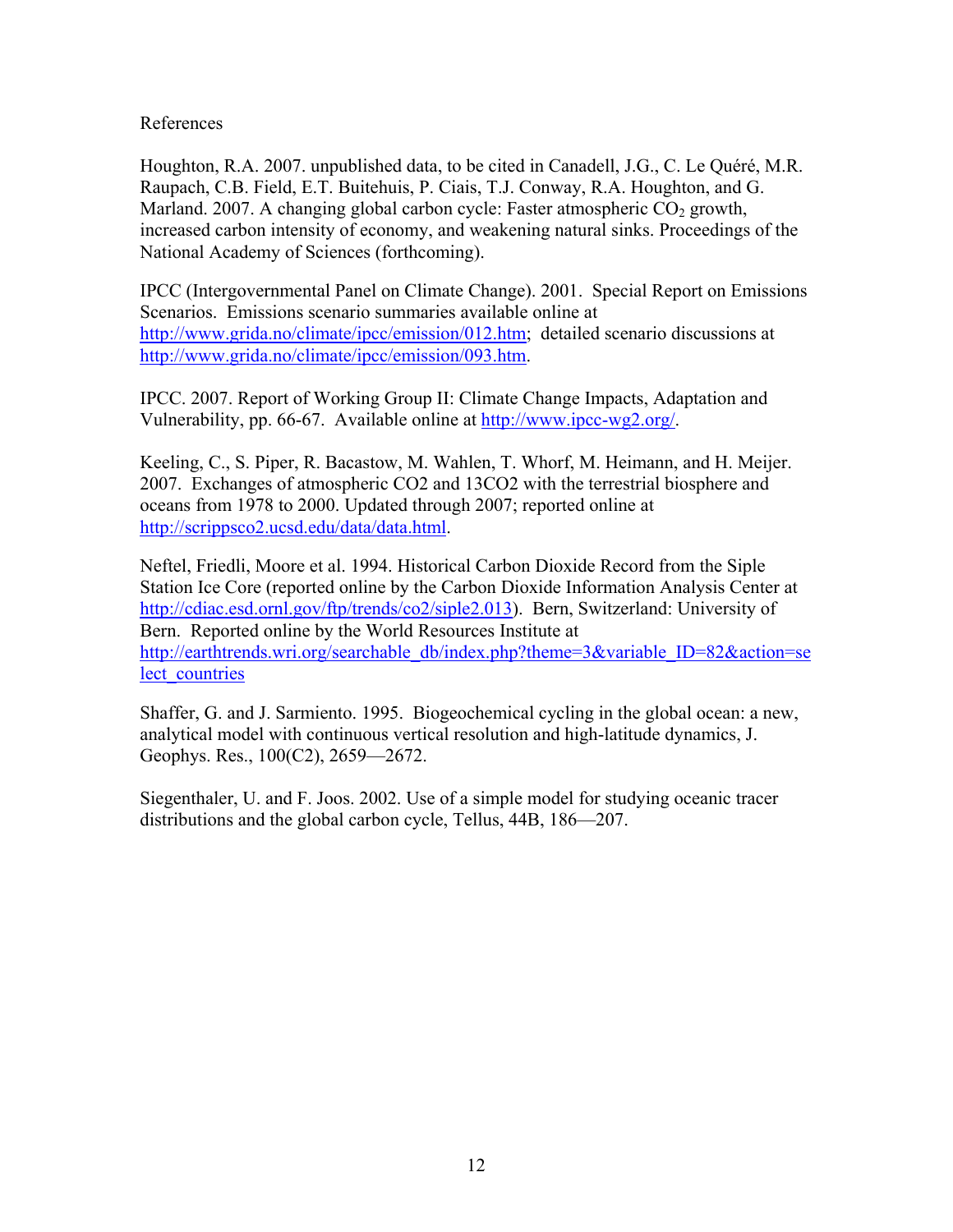## Table 1: Atmospheric CO<sub>2</sub> Concentration vs.  **Cumulative Atmospheric CO2, 1744-2002**

Dependent Variable: Atmospheric CO2 Concentration (ppm)

|                          | (1)              | (2)              | (3)                            |
|--------------------------|------------------|------------------|--------------------------------|
| Period                   | 1744-2002        | 1959-2002        | 1959-2002                      |
| <b>Estimation Method</b> | OLS <sup>a</sup> | OLS <sup>a</sup> | Prais- <sup>b</sup><br>Winsten |
| Cumulative Carbon (Gt)   | 0.461            | 0.477            | 0.478                          |
|                          | $(152.99)$ **    | $(132.33)$ **    | $(65.31)$ **                   |
| Constant                 | 279.628          | 277.087          | 277.121                        |
|                          | $(692.48)$ **    | $(503.39)$ **    | $(257.69)$ **                  |
| Observations             | 67               | 44               | 44                             |
| R-squared                | .998             | .998             | .999                           |

<sup>a</sup> Robust t statistics in parentheses<br><sup>b</sup> Iterative AR1

\* Significant at 5%; \*\* significant at 1%

|      | Cumulative Atmospheric CO <sub>2</sub> (Gt) |                 |        |                    |                 |        |  |  |
|------|---------------------------------------------|-----------------|--------|--------------------|-----------------|--------|--|--|
|      | South                                       |                 |        | North              |                 |        |  |  |
| Year | Land Use<br>Change                          | Fossil<br>Fuels | Total  | Land Use<br>Change | Fossil<br>Fuels | Total  |  |  |
| 1850 | 19.38                                       | 0.00            | 19.38  | 25.68              | 4.83            | 30.52  |  |  |
| 1875 | 24.31                                       | 0.00            | 24.32  | 40.13              | 10.09           | 50.22  |  |  |
| 1900 | 33.93                                       | 0.14            | 34.08  | 54.05              | 25.83           | 79.88  |  |  |
| 1925 | 54.37                                       | 1.62            | 55.99  | 61.42              | 61.61           | 123.03 |  |  |
| 1950 | 82.07                                       | 5.32            | 87.39  | 62.33              | 106.51          | 168.83 |  |  |
| 1975 | 127.57                                      | 28.34           | 155.92 | 65.34              | 221.54          | 286.87 |  |  |
| 2000 | 180.17                                      | 115.13          | 295.30 | 58.29              | 371.73          | 430.02 |  |  |

# **Table 2: Cumulative Atmospheric CO2 From the North and South, 1850-2000**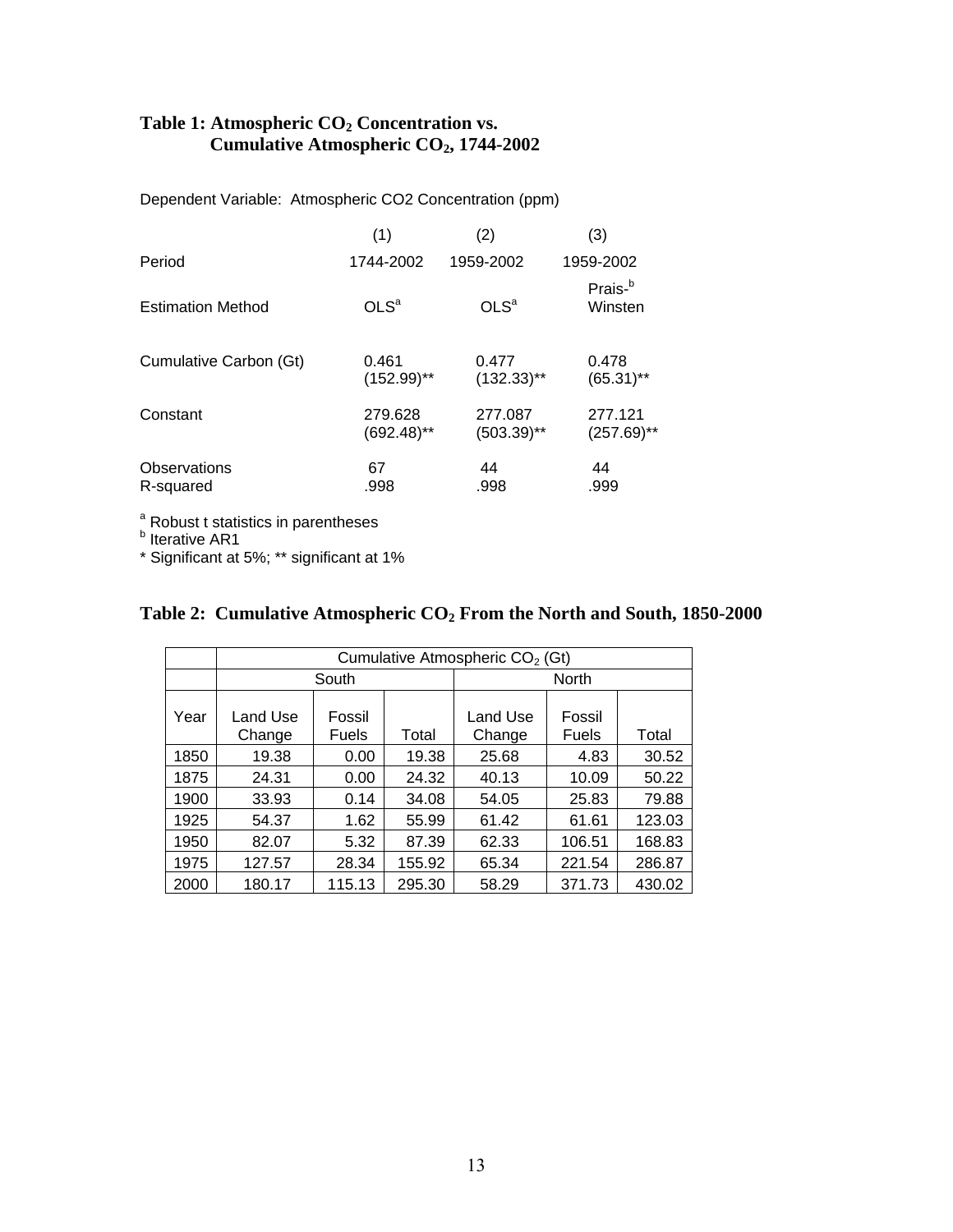

**Figure 1: One Ton of Carbon Emitted in 1850 – Fraction Remaining Airborne by Year** 

**Figure 2: Atmospheric CO2 Concentration (ppm), 1744 - 2007** 

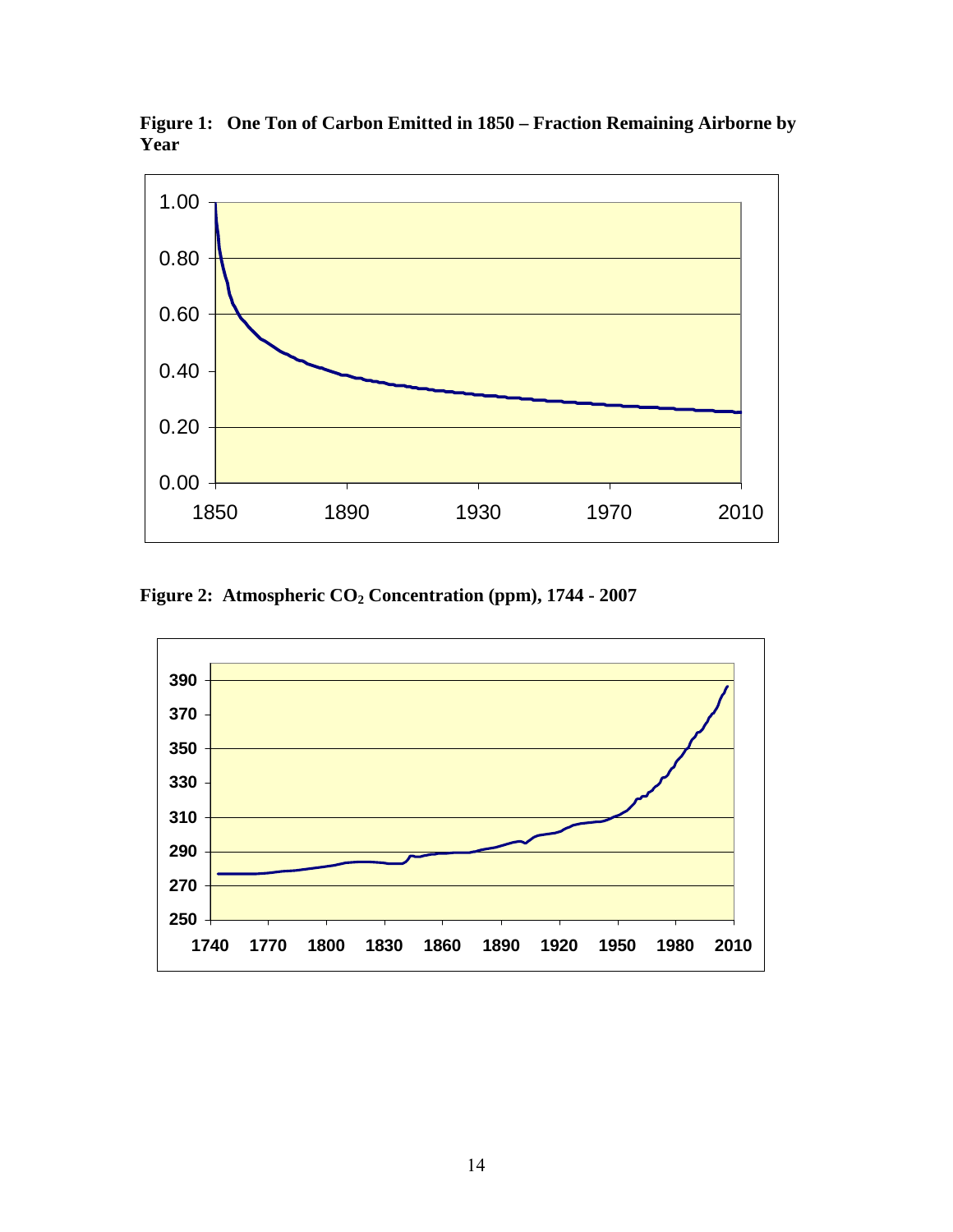

**Figure 3: Atmospheric CO2 Concentration vs. Cumulative Emissions, 1744-2002**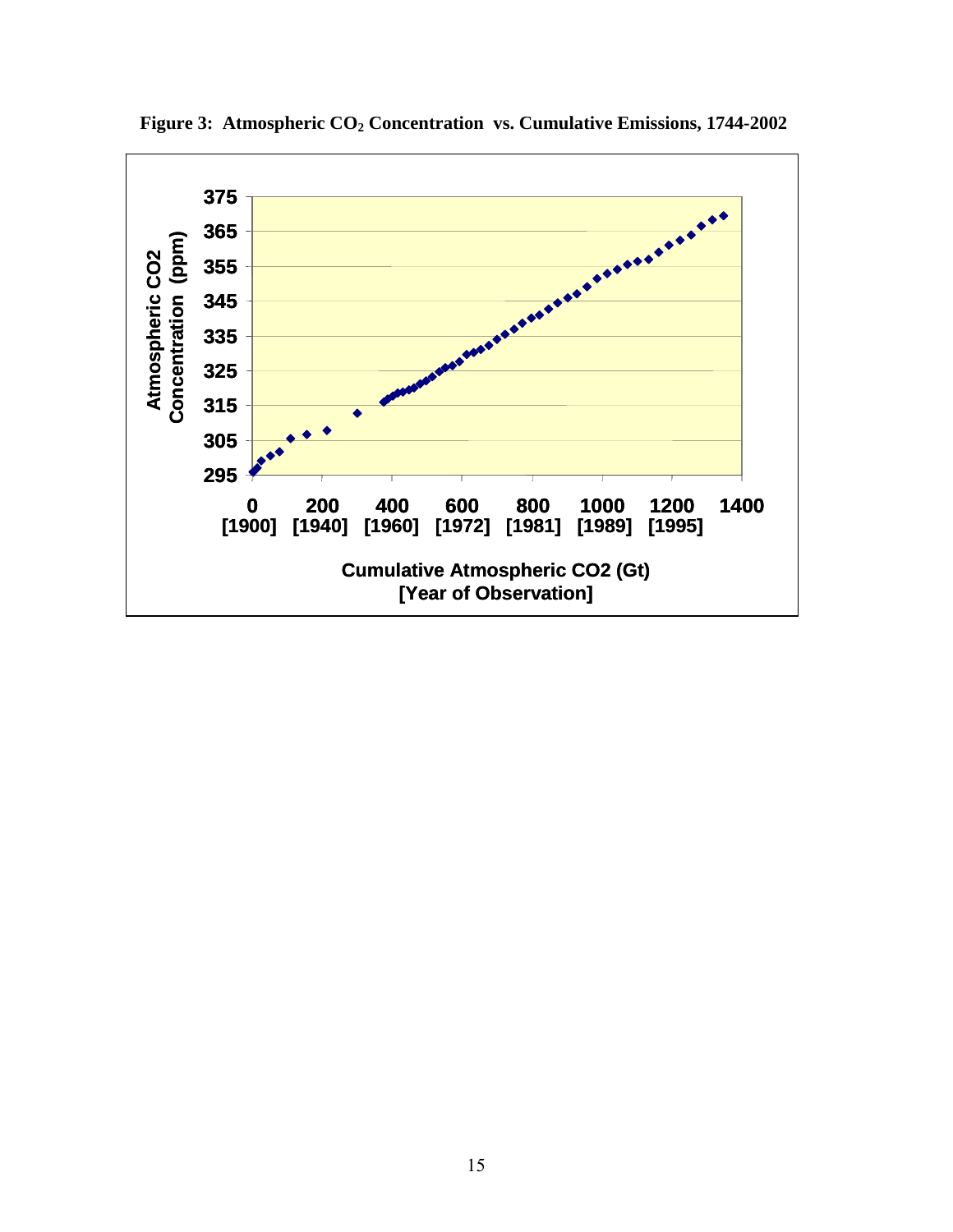

Figure 4: Cumulative CO<sub>2</sub> Contributions by Region, 1850-2005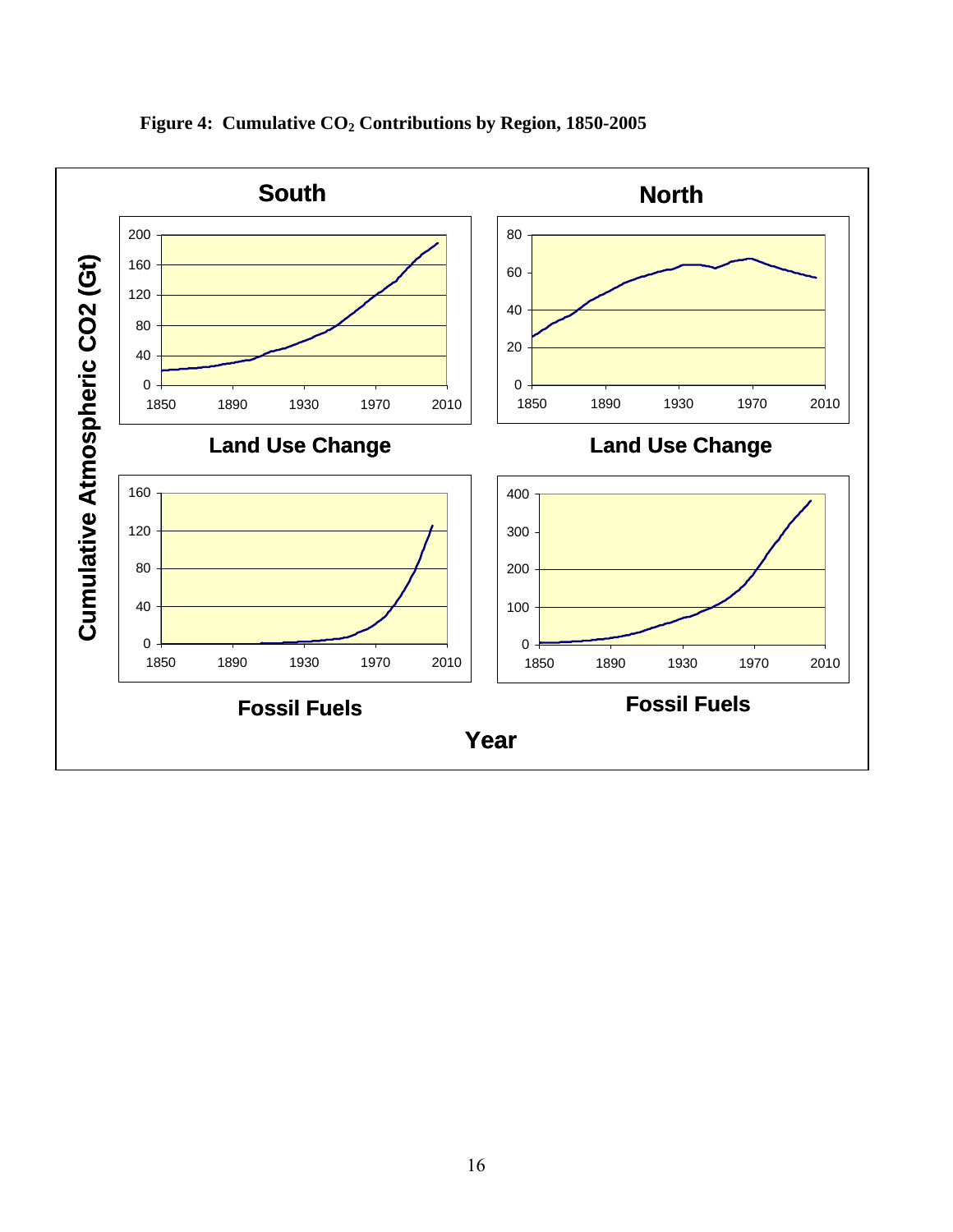

Figure 5a: Annual CO<sub>2</sub> Emissions from the South and North

Figure 5b: Cumulative Atmospheric CO<sub>2</sub> from the South and North